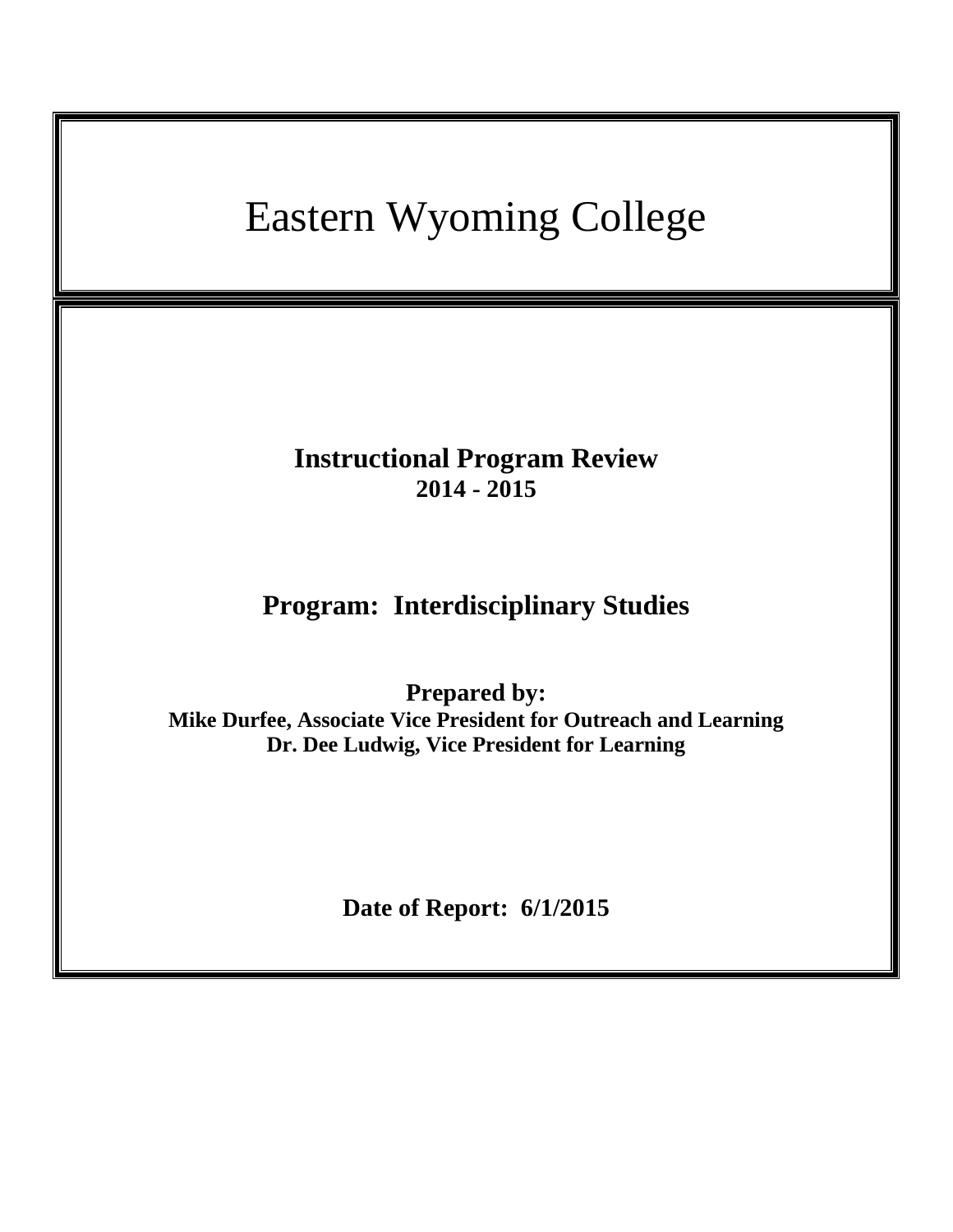# **EASTERN WYOMING COLLEGE Instructional Program Review**

## **Program Name**: **Interdisciplinary Studies**

## **Part I: Statistical Data from the past three years:**

|                                  | 2011-2012 | 2012-2013 | 2013-2014 | 5-Year<br>Average |
|----------------------------------|-----------|-----------|-----------|-------------------|
|                                  |           |           |           |                   |
| <b>Annualized FTE Enrollment</b> | 32.2      | 31.1      | 30.5      | 31.8              |
| <b>Annualized FTE Faculty</b>    | 2.4       | 2.6       | 2.3       | 2.5               |
| # Students                       | 215       | 172       | 178       | 200               |
| # Graduated                      | 38        | 22        | 28        | 28                |

 $\text{FTE} = \text{Full-time equivalent}$  Notes:

**Statistical data include Human Development and Developmental Studies courses.**

**Developmental Studies courses were renamed into the discipline areas in 2009-2010.**

**Modes of Delivery:**

**x online compressed video x face-to-face**

## **Advisory Committee Members and Title or Role: (if applicable)**

## **Community Partners or Internships: (if applicable)**

## **Revisions in Curriculum Since Last Review:**

The College Studies curriculum was reviewed, revised and standardized two years ago. Developmental courses in English and Math were moved to their respective discipline areas in 2009 – 2010. Reading placement scores were standardized across the state during 2011-2012. A new course entitled, "Bridge Reading" was implemented in Fall 2014. This one-credit hour course helps students achieve college-level reading skills in a shortened amount of time and is "blocked" meaning it is offered in 8-week sections. The Sophomore Project course was reviewed and categorized with an ENGL prefix and renamed Interdisciplinary Writing. Court Merrigan is the primary instructor of this course.

General Education requirements were reviewed by the faculty during 2013-2015. This resulted in new general education requirements that will be in effect for fall 2015 and going forward. This massive undertaking resulted in few overall hours, an elimination of "double counting" and a realignment of many of the A.S. and A.A. degree programs. This was necessary in order to align more closely with the statewide direction of reducing associate programs to 60 credits.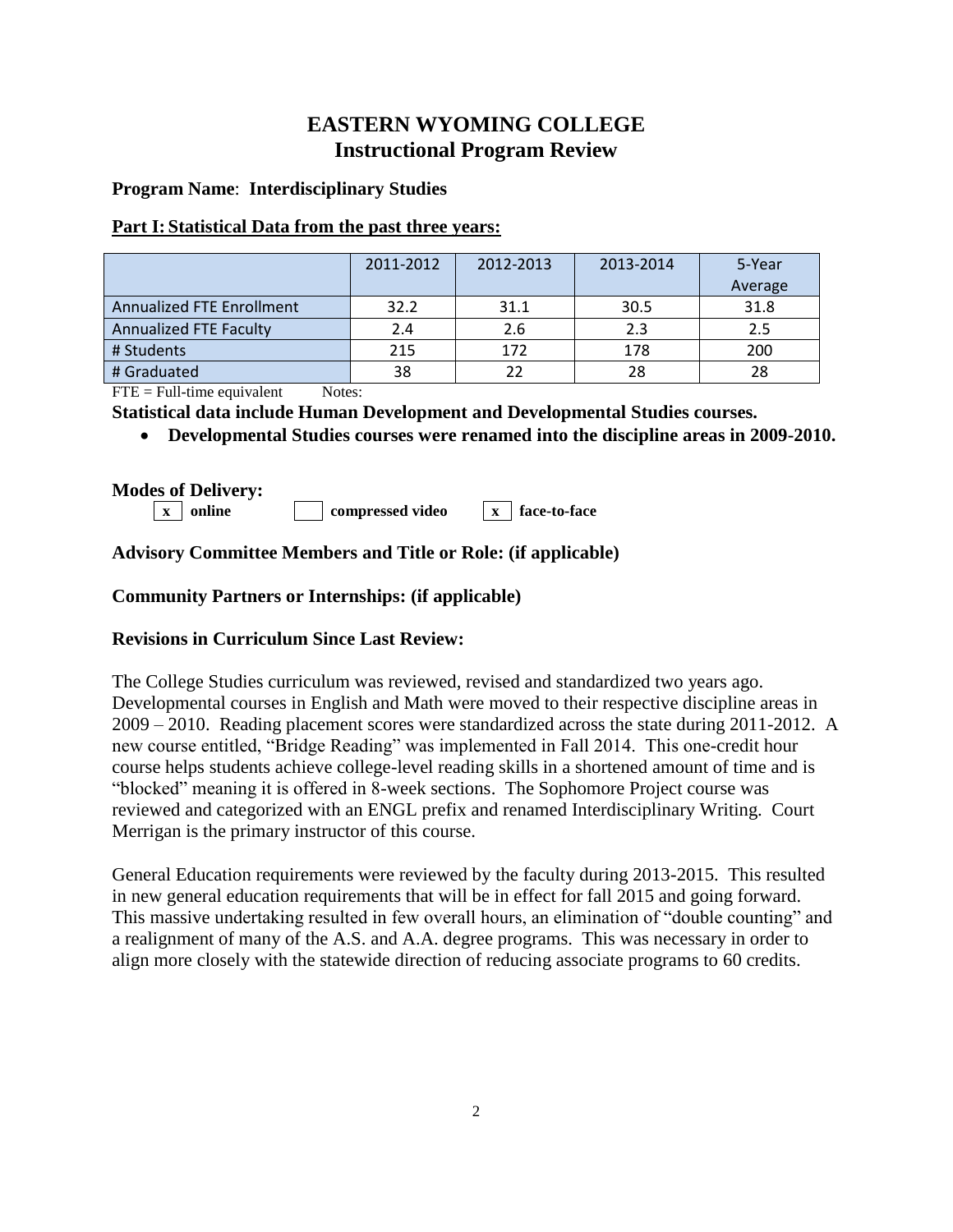#### **Part II Narrative Analysis**

#### **Description of Community Need:**

Interdisciplinary Studies has more majors than any other major at Eastern Wyoming College. The five-year average of the number of Interdisciplinary Studies majors is 200 (2011 – 2014). The need for Interdisciplinary Studies is more of a "need" for a transfer major which includes a variety of courses and electives. It also serves as an alternative for students who have been concentrators in a certain program area but because of transfer plans will not be able to complete or need to complete all of the specific program requirements.

In the Outreach areas, the Interdisciplinary Studies degrees are achievable in all locations because all of the credits can be completed as Distance Education classes. Many times, students in Outreach can use the Interdisciplinary Studies program as a tailored educational program.

In summary, the program is very popular with students, faculty and advisors because of its flexibility and ability to meet the needs of students and all courses can be completed through EWC's Distance Education course offerings. It is also a transfer program with general education requirements that are accepted at our articulated receiving institutions.

#### **Current Community Need/Growth of Industry:**

This program serves the needs of primarily transfer students entering into a variety of majors at their receiving institutions. Most students finish their EWC program in the Associate of Art Social Science area.

#### **Activities in Support of Student Recruitment and Retention:**

Faculty, recruiters and the Learning and Outreach Office assist students during summer advising sessions. Outreach coordinators, Douglas Campus Director and the Associate VP for Outreach and Learning assist and advise most Outreach students. The faculty visits with most prospective students. The college works cooperatively with all public schools in the six-county service area in eastern Wyoming to provide a wide variety of classes, programs and services. EWC has Outreach Coordinators in Hulett, Moorcroft, Sundance, Upton, Newcastle, Lusk, Glenrock, Douglas, Glendo, Guernsey, Wheatland, and Chugwater who plan and organize credit and noncredit classes for their communities. The Eastern Wyoming College Douglas Campus offers day and evening courses emphasizing general education, business, computer applications, criminal justice, elementary and secondary education, interdisciplinary studies, and health technology.

## **Assessment of Student Learning: Analysis of Student Learning. Include placement if known. Statistical Data Results, What has been learned?**

EWC student Collegiate Assessment of Academic Proficiency scores are at or above the national level in all categories. The 2012-2013 graduate survey (administered every other year) shows students are satisfied with their EWC experience. On a 4 –1 rating scale with 4 being strongly agree, students said "they were glad they attended EWC" - average rating of 3.90. "EWC did an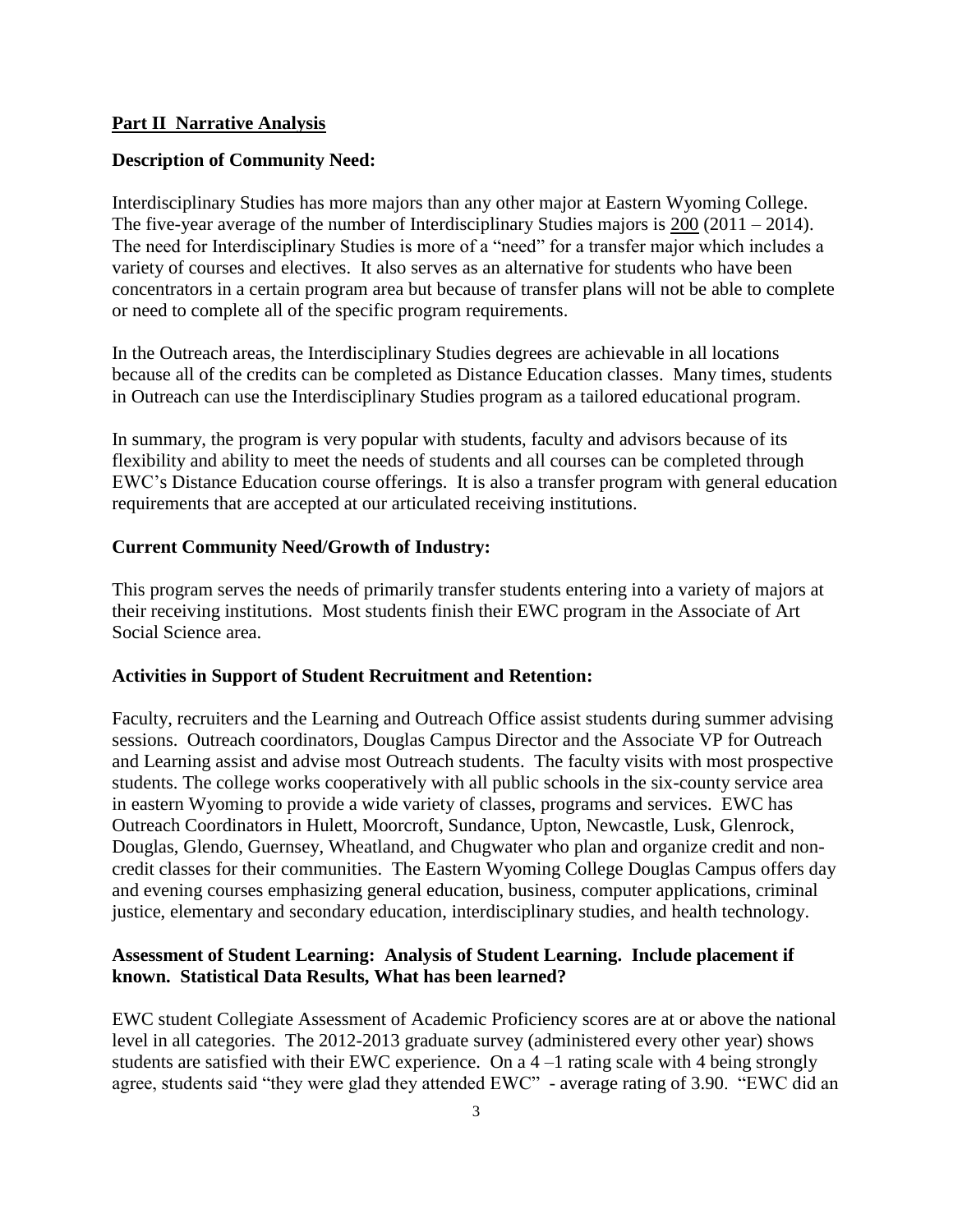excellent job of preparing me for full-time work in my chosen career profession" – average rating of 3.61. "EWC did an excellent job of preparing me for further study at a four-year institution" – average rating of 3.56. For program assessment, students who are concentrators in a different field may choose to take that field's program assessment. All faculty participate in Classroom Assessment Techniques.

## **Strengths of the Program and Faculty:**

The purpose of the program is to offer students an opportunity for a broad-based degree rather than focusing on any one major area. Specific required courses meet the general education requirements for EWC. The program's greatest strength is the flexibility it offers students. The courses and degrees (both AA and AS) transfer to colleges and universities all over the United States. The Associate of Arts degree is considered the traditional "transfer" degree, so it is a better choice for most students. Most of the Interdisciplinary Studies graduates attend the University of Wyoming, Chadron State College, and Black Hills State University. Interdisciplinary Studies graduates go on to major in a variety of programs such as business, education, or preprofessional. Statistics from the University of Wyoming show that our transfer students are more successful than students who start at the University. Other colleges report anecdotally that EWC students do well at their institutions.

The faculty members who teach the general education requirements at Eastern typically have Masters or higher degrees. Although the Vice President for Learning coordinates the overall program, the program does not have assigned instructors but relies on all faculty members.

The Human Development (HMDV) faculty members report to the Associate Vice President for Outreach and Learning and are responsible for teaching the College Studies, Study Strategies, reading courses, Orientation to Distance Learning, Empowerment, Success in the Workplace, Lifestyle Management, and Sophomore Project courses. College Studies or Orientation to Distance Learning is a requirement of all AAS, AA and AS degrees at Eastern. College Studies is a freshmen orientation course designed to help students becomes successful students. The Study Strategies course is an elective class for students who need additional help with organizing and learning how to study. Reading classes are designed to help students further develop reading comprehension skills, vocabulary skills, and general reading strategies. Orientation to Distance Learning provides an overview of the elements required for successful distance learning. This course is highly recommended for students who enroll in a distance education course. The Sophomore Project (Interdisciplinary Writing) course is designed as the Outcomes Assessment activity for Interdisciplinary Studies and represents a culminating writing and research project.

#### **Part III Recommendations**

#### **Faculty Recommendations:**

The following paragraphs are from faculty who teach in the following areas: Library Science, Philosophy, Religion and Human Development.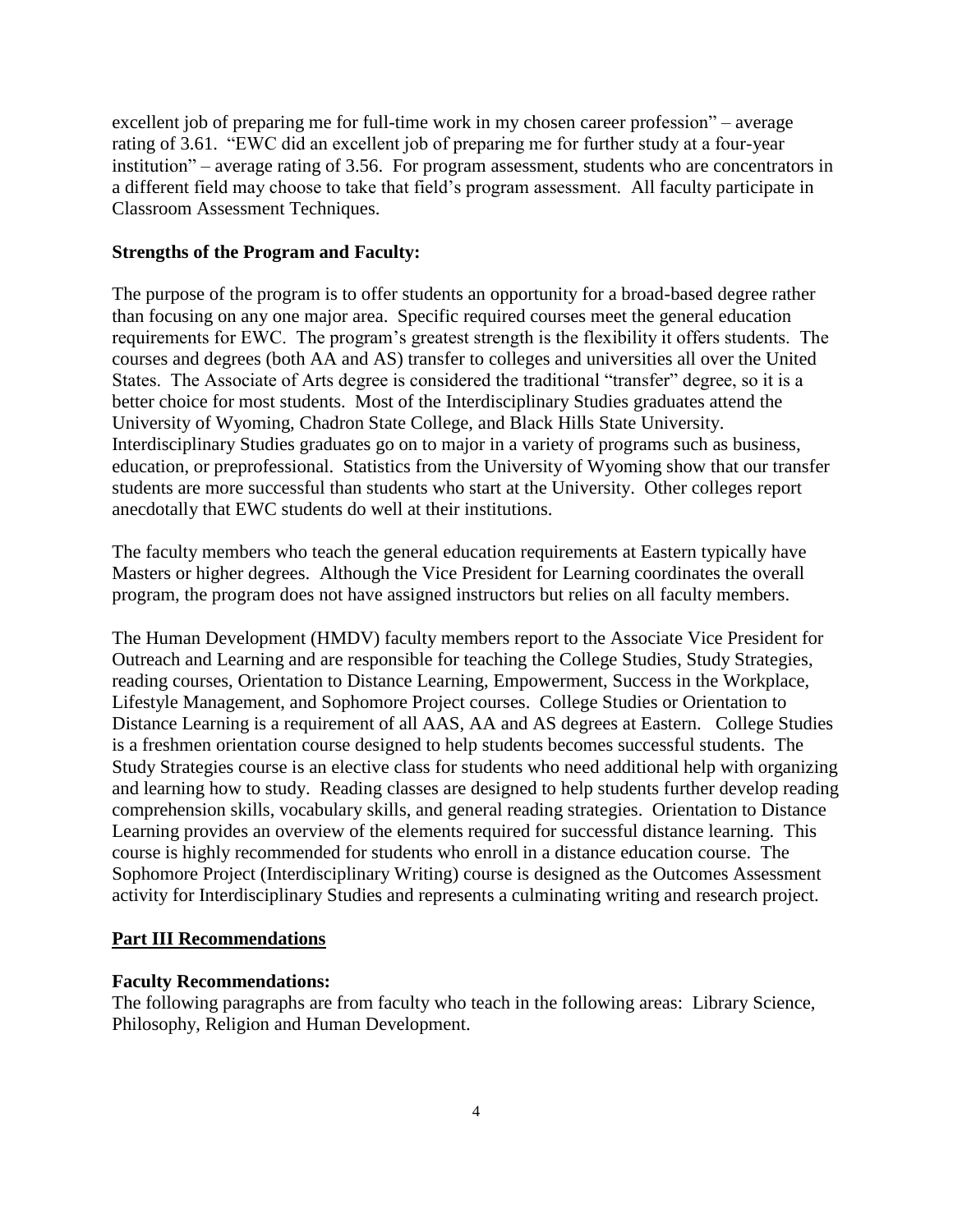#### **Ethics: Comment by Ellen Creagar**

Ethics in Practice (PHIL 2300) satisfies the Humanities requirement at EWC and the Cultural Humanities requirement at the University of Wyoming. It is offered as a traditional on campus course every other year and as a distance learning course every summer and every third semester, thus playing a part in the distance learning rotation. Ethics is a course required for pre-nursing majors and recommended for business majors. Because of the majors of the students who take Ethics, the English 1010 prerequisite, and the sophomore level of the course, the Ethics course has an excellent retention rate. In the time period covered by the program review, 95% of the students who began Ethics, successfully completed the course.

### **Literature for Children: Comment by Muriel de Ganahl**

Literature for Children (LIBS 2280) is offered as an option at Eastern for meeting the humanities general education requirement. It is primarily designed for students majoring in Elementary Education because of the course's emphasis on reviewing various forms of children's literature and planning classroom activities based on literature. It has a prerequisite of successful completion of English 1010 with a grade of C or better. The course is taught every semester on campus and is also available as a distance learning class in the fall. The enrollment in this course ranges between 15-20 students each time the course is taught.

#### **Introduction to Religion: Comment by Heidi Edmunds**

Introduction to Religion (RELI 1000) is a three credit course that fulfills both the Social and Cultural Awareness portion of EWC's general education requirements. This course is offered online in both the fall and spring semesters and in the classroom in fall semesters. The course is generally very popular and sections are nearly always full, at time necessitating additional sections or increased capacity. While no degree program in Introduction to Religion exists at EWC, RELI 1000 provides students a thorough overview of many world religions. A prerequisite of English 1010 exists for this course, and students complete in multiple writing activities.

#### **Sophomore Project (Interdisciplinary Writing): Comment by Court Merrigan**

Sophomore Project is transitioning from an HMDV class (HMDV 2000) to an English class (ENGL 2001), for ease of transferring credits for students – English was thought to be a more universal category than Human Development. It was also given a new subtitle: "Interdisciplinary Writing." This was done to reflect the interdisciplinary nature of the writing undertaken in the class, as well as to reflect the reality that Interdisciplinary students arrive at the class with a variety of interests, goals, and academic experiences. Therefore, within the boundaries of good academic writing, the class is designed to be flexible with regards to various approaches to student writing. The first half of the semester is devoted to learning to write with a conversation, where the student practices and refines various methods for joining a conversation on relevant topics of their choice. In the second half of the semester, students independently work on a research paper. This paper can take one of two forms: 1) a more "traditional" research paper, where students research a relevant topic for various points of view and arrive at a perspective of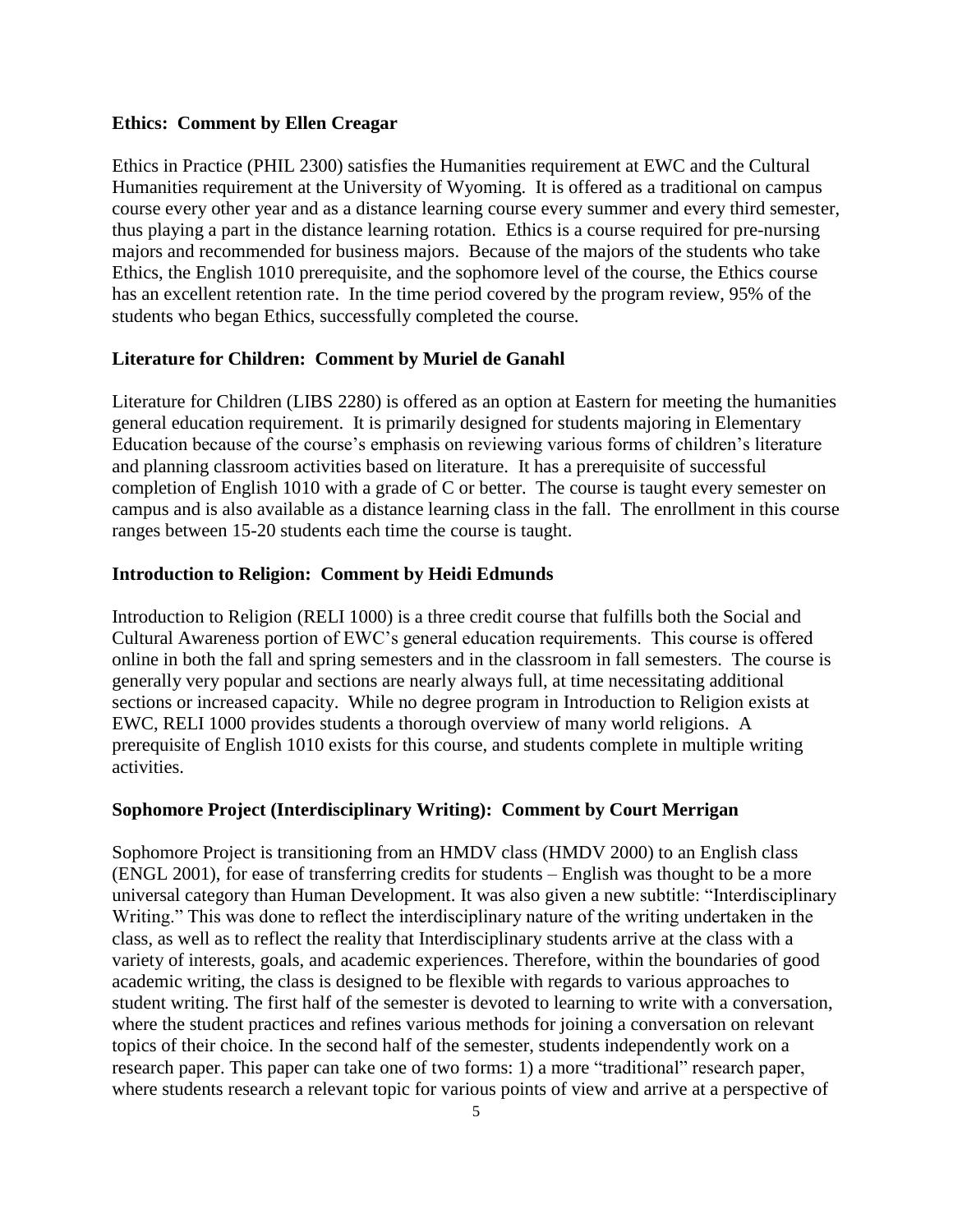their own, stated in proper terms, and with accompanying scholarly research; 2) a "careeroriented" paper, where students outline the academic path they intend to take to reach a desired career – this option also requires research, but of a less academic and more practical nature, allowing students to research career options and the academic requirements to get them to their goals.

The class is offered both face-to-face and online, and is especially popular during the spring semester, when many students are looking to graduate.

## **College Studies: Comment by Court Merrigan**

College Studies (HMDV 1000) is a graduation requirement at Eastern Wyoming College; nearly every matriculating student takes the course at some point in their careers (there is also a challenge process available for those who believe their prior academic experience has already prepared them for college). The class is reviewed, revised, and standardized via an Instructor's Manual and common textbooks every two years. The next iteration of the class will likely involve a textbook specifically designed for two-year college students.

Emphasis is placed on working towards college success in an EWC context. So, in addition to general information on study skills, health, test-taking and note-taking, students also receive EWC-specific information in such as navigating LancerNet, advising, and EWC policies and procedures. My recommendation continues to be insofar as is possible, students take the class during their first semester of enrollment, preferably during the A Block. This course contains so much useful information that students who don't take the course until later in their EWC careers are at a disadvantage.

Other courses students frequently take to complete their Interdisciplinary Studies major include Public Speaking, World Regional Geography, Sociological Principles, Introduction to Women's Studies, Computer Application courses, Art courses, and Music courses.

## **Advisory Committee Recommendations: N/A**

## **Division Chair Recommendations:**

- 1. Continue to schedule annual orientation for new College Studies instructors.
- 2. Provide training to students on LancerNet during freshmen orientation.
- 3. Encourage all new students to take College Studies during the first semester they attend EWC.
- 4. Continue to increase distance learning course options for Interdisciplinary Studies majors.
- 5. Meet semi-annually with College Studies instructors to revise and update curriculum and assess student success in College Studies.
- 6. Ideally, it would nice to have identified instructors who always teach College Studies courses.
- 7. The College Studies curriculum needs to continue to be reviewed, revised and standardized every two years.